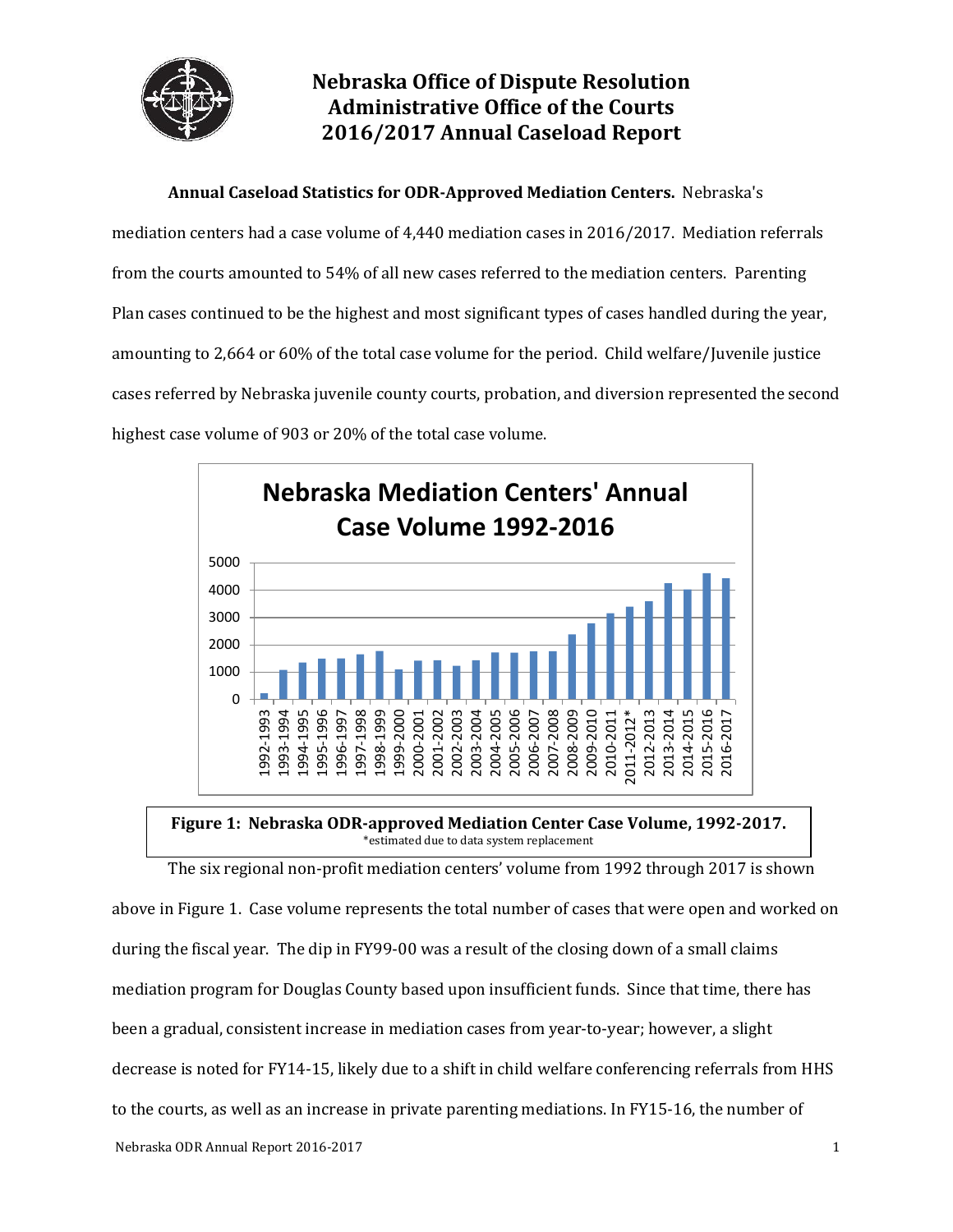mediation cases not only increased from the FY14-15 case decline, but also exceeded the volume of all previous years. This fiscal year, 16-17, the dip can be attributed to a 25% (722/960) decrease in General/Community cases from the 15-16 fiscal year as a result of fewer referrals from the courts.

The *Cumulative Mediation Case Data Report (page 3)* provides a more detailed description of mediation services for the period of July 1, 2016 through June 30, 2017 according to mediation center, case type, and referral source. The six ODR-approved mediation centers and their regions are shown in the map below.

**Mediation Centers and Regions** 



In addition to providing direct mediation services to citizens, these non-profit mediation centers offer numerous public and community seminars, educational workshops, and presentations to address violence prevention, conflict resolution, collaborative practices, mediation and other facilitative processes.

For more information, please contact Debora Denny, Director, Office of Dispute Resolution, State Court Administrator's Office, 402-471-2766, [debora.denny@ne](mailto:debora.denny@n)braska.gov, and visit the ODR website a[t www.supremecourt.ne.gov/mediation.](http://www.supremecourt.ne.gov/mediation)